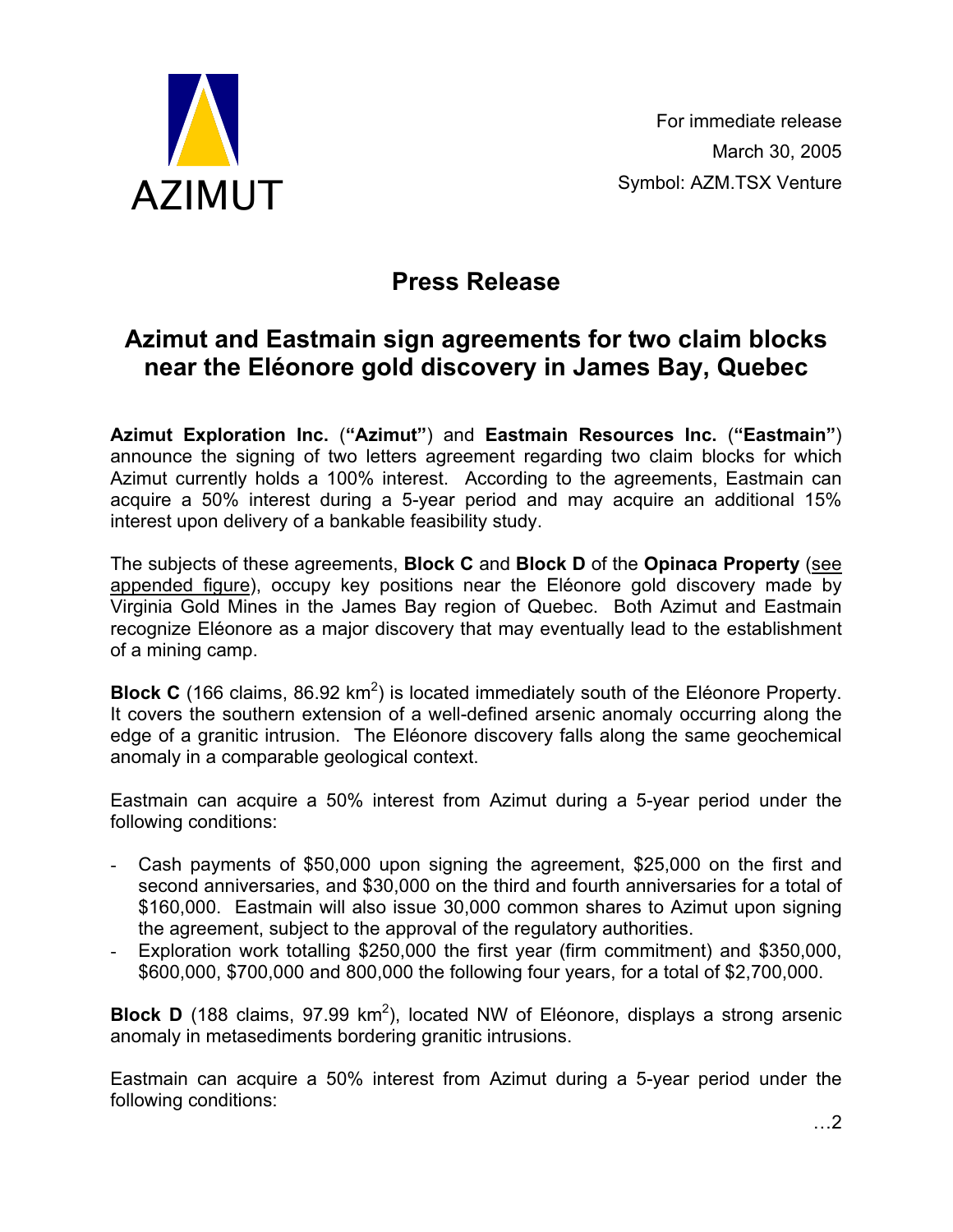- Cash payment of \$30,000 upon signing the agreement, \$25,000 on the first and second anniversaries, and \$30,000 on the third and fourth anniversaries for a total of \$140,000. Eastmain will also issue 45,000 common shares to Azimut upon signing the agreement, subject to the approval of the regulatory authorities.
- Exploration work totalling \$200,000 the first year (firm commitment) and \$300,000. \$400,000, \$500,000 and \$500,000 the following four years for a total of \$1,900,000.

Eastmain will be the operator. Upon acquiring a 50% interest, Eastmain will have the option of gaining an additional 15% interest by delivering a bankable feasibility study. The conditions of acquisition for the additional interest are identical for both agreements but would apply separately:

- Cash payment of \$20,000 per year for five years and minimum work expenditures of \$100,000 until completion of a bankable feasibility study within the 5-year period.
- This period can be prolonged by Eastmain for up to three years by paying Azimut \$50,000 per year.

If Eastmain decides not to exercise this additional option, Eastmain will provide Azimut with \$100,000 in cash as final payment. In the case that the interest of either partner is reduced to less than 10%, the interest would be converted to a 2% NSR royalty, of which 1% may be bought back for \$1,000,000.

Azimut began acquiring permits in this sector 18 months ago after it modeled the gold potential of an 85,000-km<sup>2</sup> territory in James Bay region. On December 13, 2004, Azimut and Everton Resources Inc. announced the signing of two other option agreements that covered 546 claims totalling 284.92  $km^2$  on the Opinaca Property (blocks A, A-East, B and B-North).

Azimut is a mineral exploration company utilizing cutting-edge targeting methodologies with the objective of discovering major ore deposits. The Company currently has 12.58 million issued shares.

- 30 -

### **Contact and information**

**Jean-Marc Lulin, President and Chief Executive Officer**  Tel.: (450) 646-3015 – Fax: (450) 646-3045 E-mail: jmlulin@azimut-exploration.com www.azimut-exploration.com

*The TSX Venture Exchange (TSX Venture) does not accept responsibility for the adequacy or accuracy of this release.*